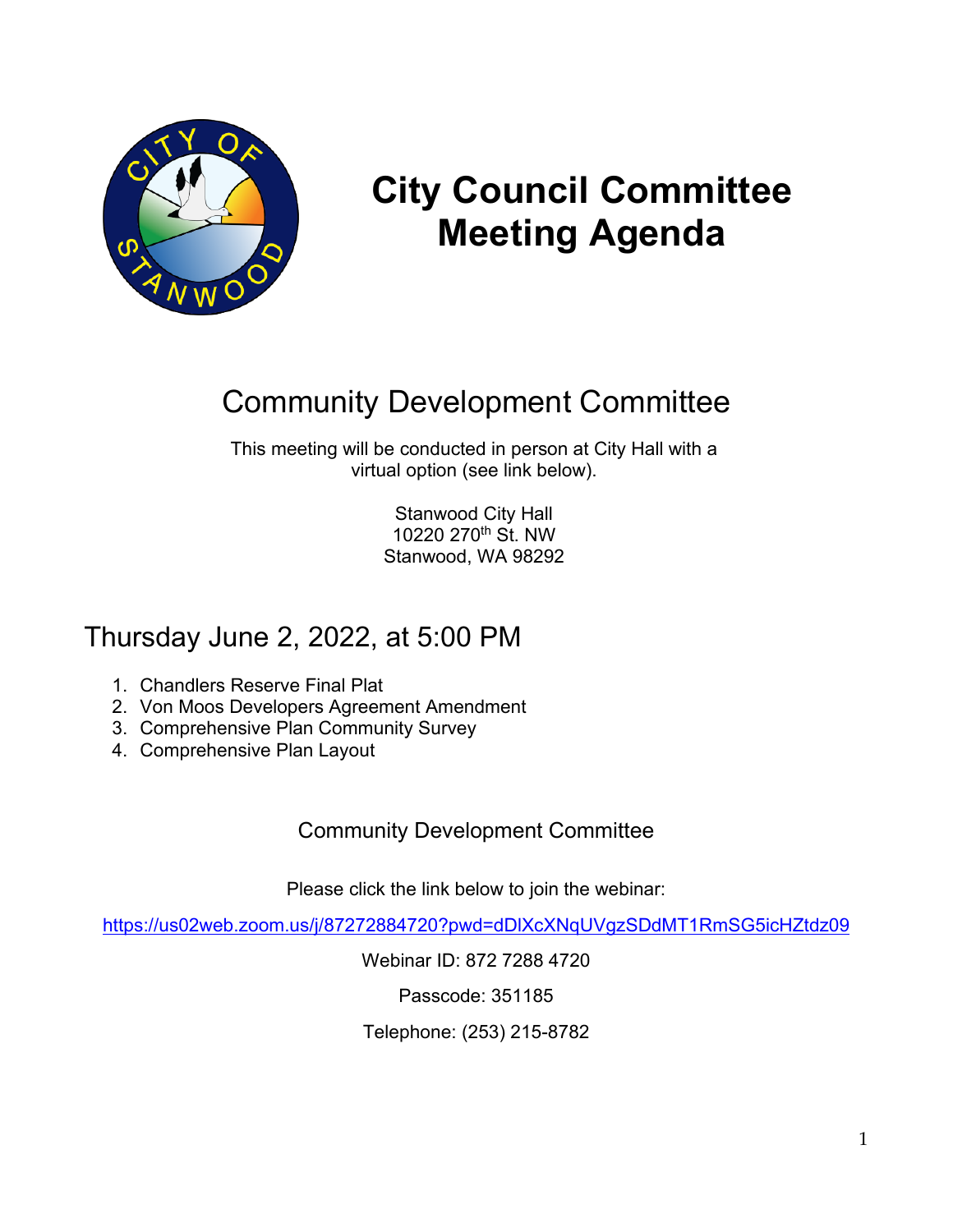

### CITY OF STANWOOD COMMUNITY DEVELOPMENT COMMITTEE

### AGENDA STAFF REPORT

| <b>MEETING DATES:</b>  | June 2, 2022                                                                   |
|------------------------|--------------------------------------------------------------------------------|
| <b>SUBJECT:</b>        | June Agenda Items                                                              |
| <b>CONTACT PERSON:</b> | Patricia Love, Community Development Director<br>Tansy Schroeder, City Planner |

#### *Chandlers Reserve Final Plat*

Stanwood-26 LLC submitted a preliminary plat application for 91 residential dwelling units/lots in October of 2019. The project was reviewed per the City's permitting process and was approved after a public hearing with the Hearing Examiner on November 17, 2020. The applicant has been working on civil construction of the plat and has applied for final plat. The entire Chandler's Reserve subdivision will be built out in one, single phase.

The developer is currently finalizing their construction of the plat and staff anticipates the final plat will go in front of City Council in September. Final plat approval is not discretionary.

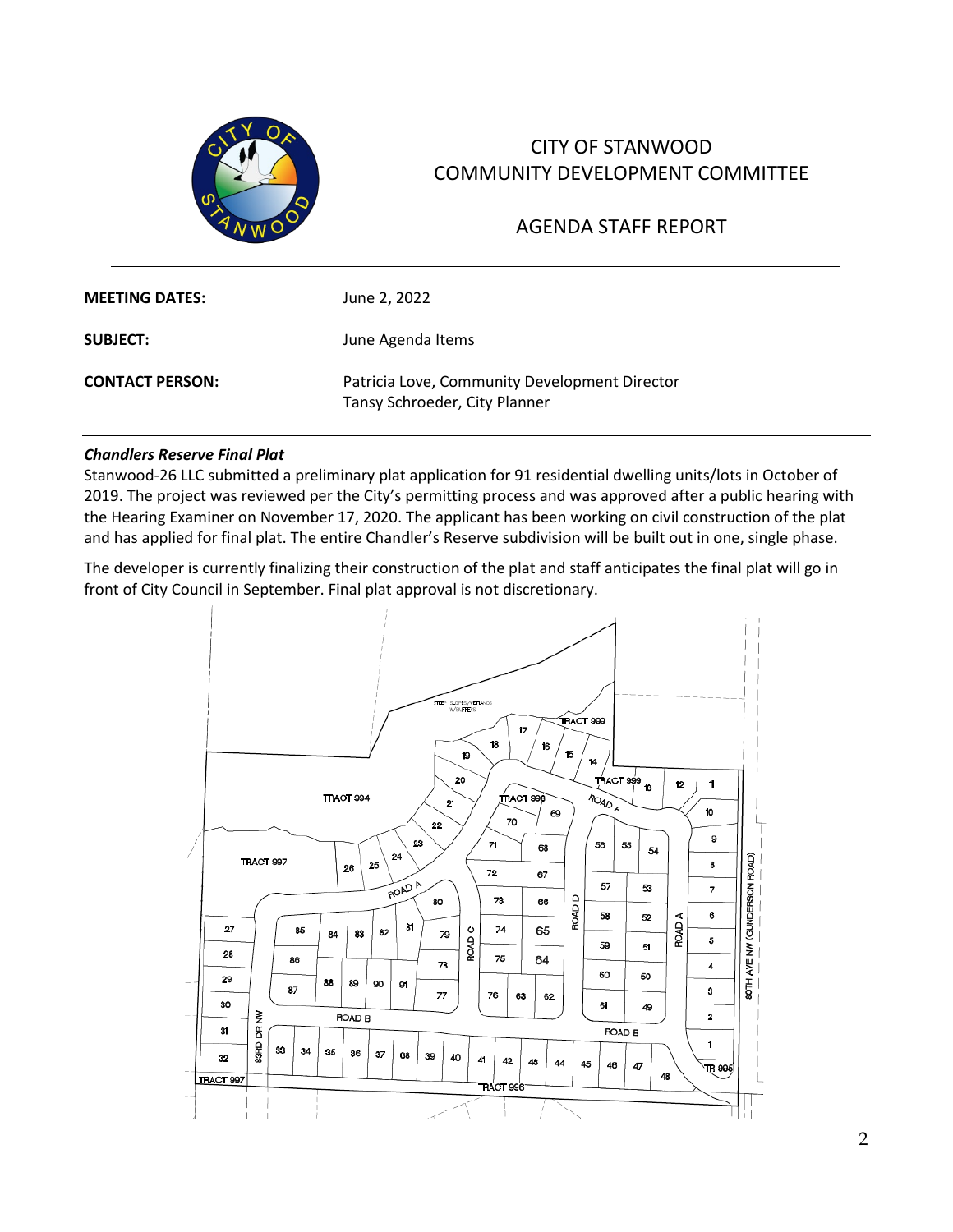| <b>Platting Phase:</b>       | <b>Process &amp; Legal Authority</b>                                        |
|------------------------------|-----------------------------------------------------------------------------|
| <b>Preliminary Plat</b>      | Applications for preliminary plat are reviewed against the City's           |
|                              | adopted subdivision, zoning, environmental, and development                 |
|                              | standards for compliance with land use regulations as well as for           |
|                              | overall life, health, welfare requirements.                                 |
| <b>Completed and</b>         |                                                                             |
| received preliminary         | Public comments are solicited several times during the review stage of      |
| plat approval                | open comment period, during environmental review<br>the permit:             |
| <b>November 2020</b>         | process and at the public hearing.                                          |
|                              |                                                                             |
|                              | The Hearing Examiner makes a formal decision to either approve,             |
|                              | approve with conditions, or deny the preliminary plat application at        |
|                              | the conclusion of the public review process.                                |
|                              |                                                                             |
|                              | Conditions may be attached to the approval which have a direct              |
|                              | relationship to the projects impacts; this is call "nexus", and to the size |
|                              | of that impact, which is commonly referred to as "proportionality".         |
|                              |                                                                             |
|                              | Upon approval of a plat, all of the building, environmental, and site       |
|                              | development issues have been resolved. The applicant now has a legal        |
|                              | right to build without any further requirements imposed by the City.        |
|                              |                                                                             |
| <b>Plat Construction</b>     | Applicants have between five and 10 years to construct their plat           |
|                              | depending on the date of plat approval. Projects vest at the time of        |
|                              | preliminary plat approval with the conditions required at that time. No     |
|                              | new conditions can be added to the project.                                 |
| <b>Currently in process,</b> |                                                                             |
| expect finalization of       | During this phase of the development, the applicant submits for final       |
| construction in late         | construction plan approval and builds out the plat per the approved         |
|                              |                                                                             |
| summer                       | plans and conditions of approval. At critical milestones in the             |
|                              | development process, city and special district staff inspect the site       |
|                              | improvements to ensure compliance with the approved plans and               |
|                              | conditions.                                                                 |
|                              |                                                                             |
|                              | Typical site improvements include roads, utilities, storm water,            |
|                              | environmental enhancements, and park improvements.                          |
|                              |                                                                             |
| <b>Final Plat</b>            | Once all of the site improvements have been constructed and                 |
|                              | inspected per the approved plan, the applicant can apply for final plat     |
| <b>Applicant has applied</b> | approval. At the final plat approval stage, the process is essentially      |
| for final plat               | administrative: the city verifies all conditions of preliminary plat have   |
|                              | been met and site improvements are installed per plan approval. If          |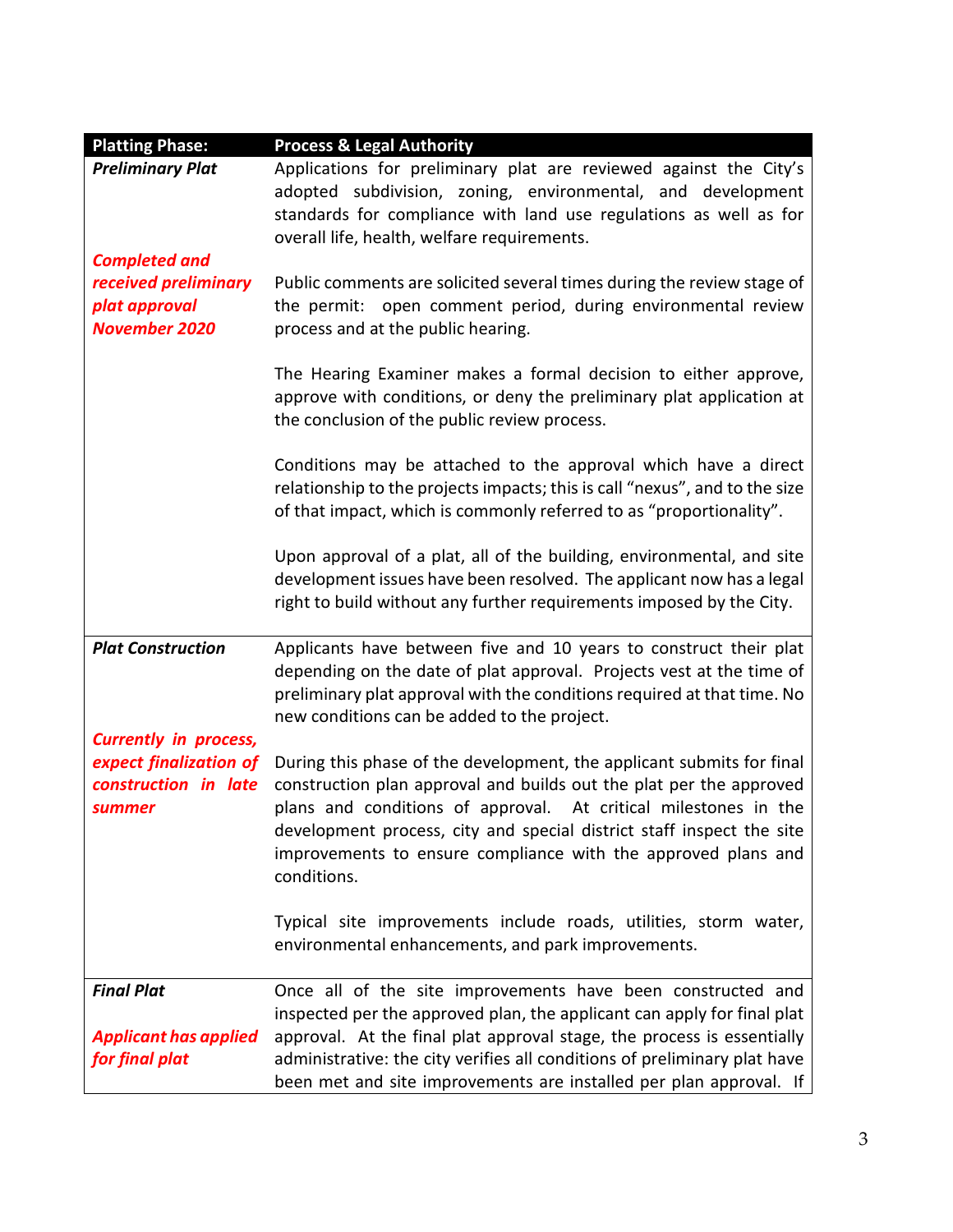| <b>Platting Phase:</b> | <b>Process &amp; Legal Authority</b>                                                                          |
|------------------------|---------------------------------------------------------------------------------------------------------------|
|                        | the City finds that the plat conforms to the preliminary approval, the                                        |
|                        | City must approve the final plat.                                                                             |
|                        | Once the final plat has been approved, the developer can begin<br>building out the lots or sell the property. |

#### *Von Moos Development Agreement Amendment*

The Von Moos Development Agreement for Lots 79, 80, 81, and tract 996 Stanwood Schmitt Preliminary Plat (file no. 2018-0444) was previously approved by City Council in 2019. The development agreement was a condition of the Stanwood Schmitt Preliminary Plat to meet the three housing types required within the Traditional Neighborhood zone. The development agreement includes items, such as: term of agreement, allowed uses, density, development standards, design standards, and street improvements.

Brian and Keri Von Moos have submitted an application to amend the existing Development Agreement in order to revise the allowed uses for this agreement. Specifically, the applicant is wanting to amend the Agreement to allow temporary structures and accessory structures (such as a pole building) in the listed allowed uses. The applicant built their house on current Lot 80 in 1995 and resided there since then. They have no intention of selling or developing their property for commercial purposes. The applicant is requesting the amendment in order to be able to construct a house and an accessory pole barn on Lot 81 for them to move into, so that their daughter can move into Lot 80.

| <b>Permitted Uses</b>                                                                                                           |                            |  |
|---------------------------------------------------------------------------------------------------------------------------------|----------------------------|--|
| <b>Residential Uses</b>                                                                                                         | Type of Permit             |  |
| Lot 79                                                                                                                          |                            |  |
| <b>Cottage Housing</b>                                                                                                          | Permitted <sup>1</sup>     |  |
| <b>Multi-Family Housing</b>                                                                                                     | Permitted <sup>2</sup>     |  |
| Townhouse                                                                                                                       | Permitted                  |  |
| <b>Accessory Structures</b>                                                                                                     | Accessory Use <sup>3</sup> |  |
| Lot 80                                                                                                                          |                            |  |
| <b>Accessory Dwelling Unit</b>                                                                                                  | Accessory Use <sup>4</sup> |  |
| Single-Family Residence                                                                                                         | Permitted                  |  |
| <b>Accessory Structures</b>                                                                                                     | Accessory Use <sup>3</sup> |  |
| Lot 81                                                                                                                          |                            |  |
| <b>Accessory Dwelling Unit</b>                                                                                                  | Accessory Use <sup>4</sup> |  |
| Single-Family Residence                                                                                                         | Permitted                  |  |
| <b>Accessory Structures</b>                                                                                                     | Accessory Use <sup>3</sup> |  |
| <sup>1</sup> Cottage Housing units shall comply with the requirements in SMC 17.95.450                                          |                            |  |
| <sup>2</sup> Minimum land area of 20,000 square feet is required                                                                |                            |  |
| <sup>3</sup> Accessory structures are to be removed at the time of Lot 79 being developed with a permitted use                  |                            |  |
| <sup>4</sup> One accessory dwelling unit per lot is allowed. Accessory dwelling units shall comply with the criteria and design |                            |  |

Currently, the listed allowed uses for these lots are as follows. The proposed amended uses are shown in bold and underlined.

One accessory dwelling unit per lot is allowed. Accessory dwelling units shall comply with the criteria and design standards set forth in SMC 17.95.470 through 17.95.480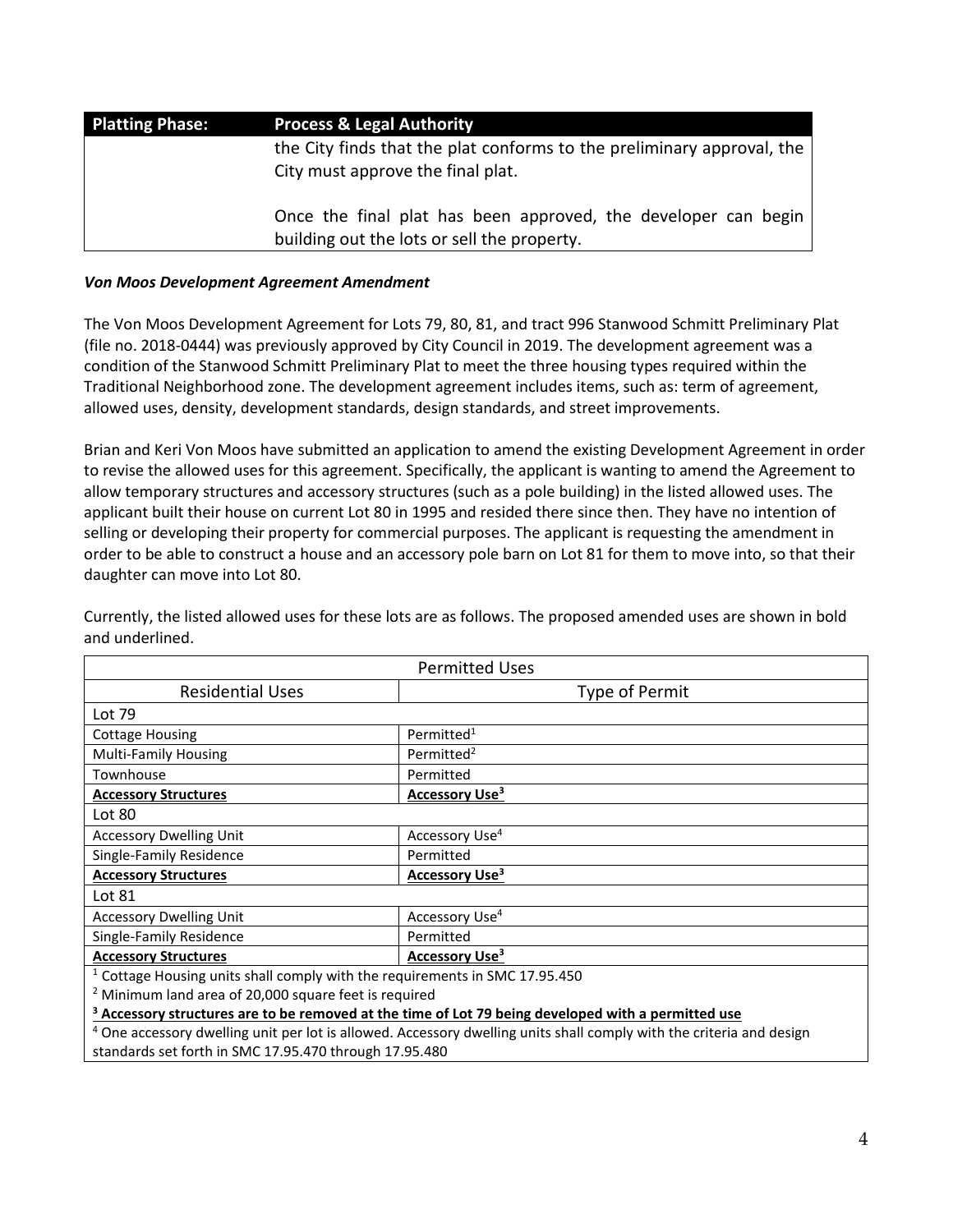

#### *Comprehensive Plan Public Survey – Initial Results*

The City initiated a public survey requesting input on the upcoming Comprehensive Plan Amendment and Municipal Code Update project. People were asked the following five general questions regarding their vision of the city:

- What is your vision of the City of Stanwood in the year 2044?
- What community improvements or opportunities do you think Stanwood should pursue over the next 20 years?
- **What changes would you propose to the Comprehensive Plan?**
- **What changes would you propose to the Municipal Code?**
- Do you have any other ideas you'd like to share with the City?

The survey was pushed out via social media: Facebook and twitter. It was also emailed to our party of record list and to the stakeholder list identified in the Comprehensive Plan Public Participation Plan. The survey remains open until the end of June.

Attachment A contains the comments the City has received to date and below is a summary of the general comments sorted into themes that emerged from the survey so far. The sort below is not listed in any particular order or priority and conflicting points of view have been included.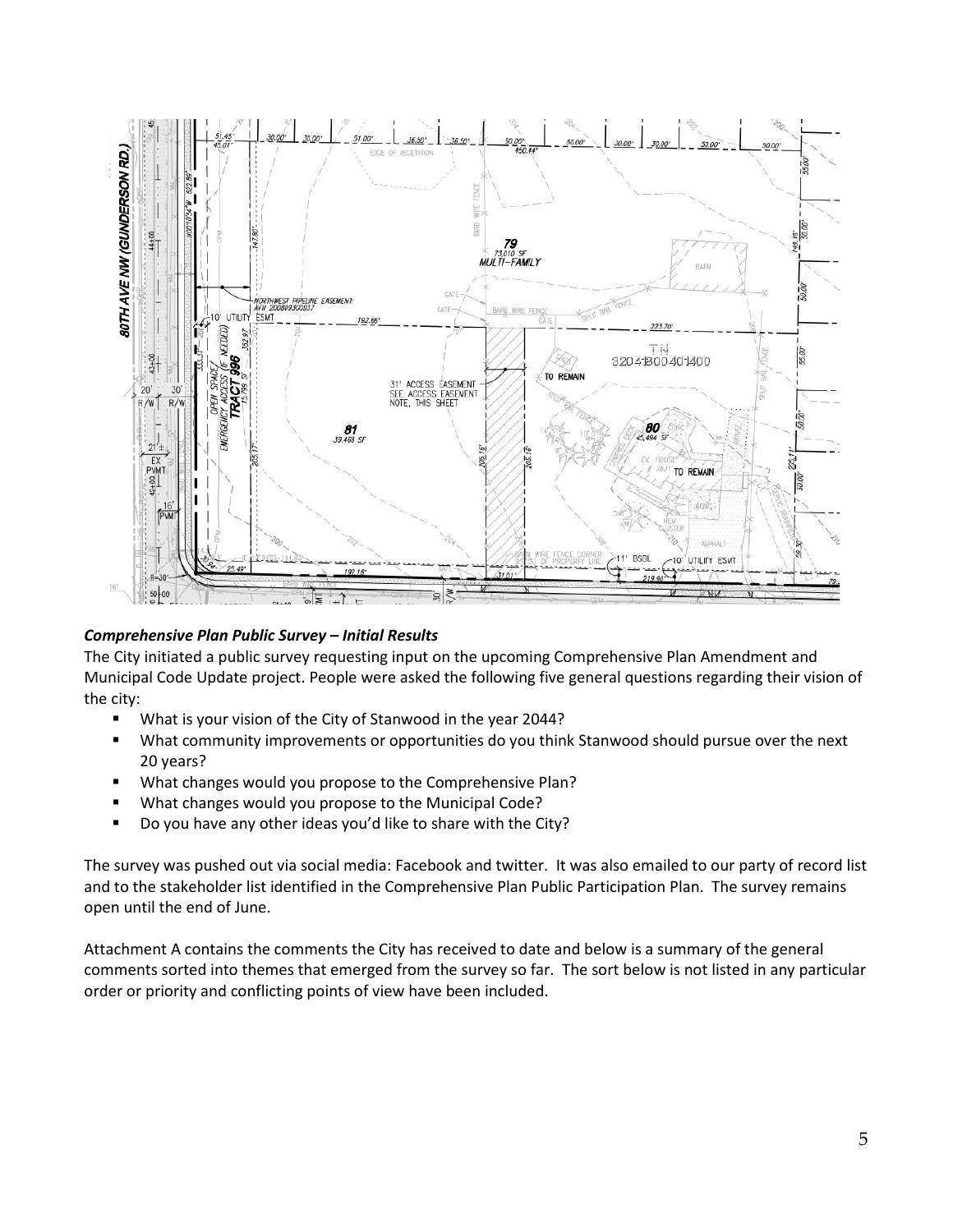#### *Protect Farmlands*:

- Protect existing farmlands and family farms
- **Encourage Agri-Tourism**
- **Keep rural identity**
- **Create a cottage food program**

#### *Improve Transportation*:

- $\blacksquare$  Fix SR 532
- **Widen SR 532**
- **IMPROVE transportation systems for both** pedestrians and cars
- **IMPROVE PARTS, trails, and sidewalks**

#### *Growth Management*:

- Limit growth in downtown
- **Build more housing for low income and** seniors
- Reduce urban sprawl
- **Allow more high density multifamily and limit** new single-family development
- **Build up; not out**
- **There are too many look alike neighborhoods**
- **Support new mixed use and multifamily** housing near Haggen's
- Build multifamily housing near I-5

#### *City Infrastructure*:

- Need a better library
- **Fund a better police station**
- Decide on where to place city hall and the police station
- **Support school programs and education**

#### *Affordability*:

- Need more affordable and accessible housing for seniors
- Make water and sewer more affordable for low-income residents

#### *Small Town Character*:

- **Family friendly**
- Business friendly
- No "Big Box" stores
- More local businesses
- More arts and craft festivals
- Revitalize downtown
- Plant more trees
- Need better landscaping
- More amenities like concerts or amphitheaters

#### *Parks*:

- Improve parks
- Save green spaces and add buffers
- Need a park in the uptown area
- Maintain outdoor lifestyle
- Create a town center park
- Need a better skateboard park

#### *Public Safety*:

- **Want more police coverage**
- Reduce crime in Stanwood
- Reduce panhandling and begging on public property

#### *Businesses/Economic Development*:

- Want a hotel and more shopping options
- Need jobs related to local industry and tech jobs
- **More commercial zoning for shopping local**
- No more mini storage facilities
- Need a hospital
- **Nore restaurants and eateries**
- Recruit medial businesses, including mental health facilities
- Prohibit mental health facilities
- **Want a Dairy Queen**
- Need another grocery store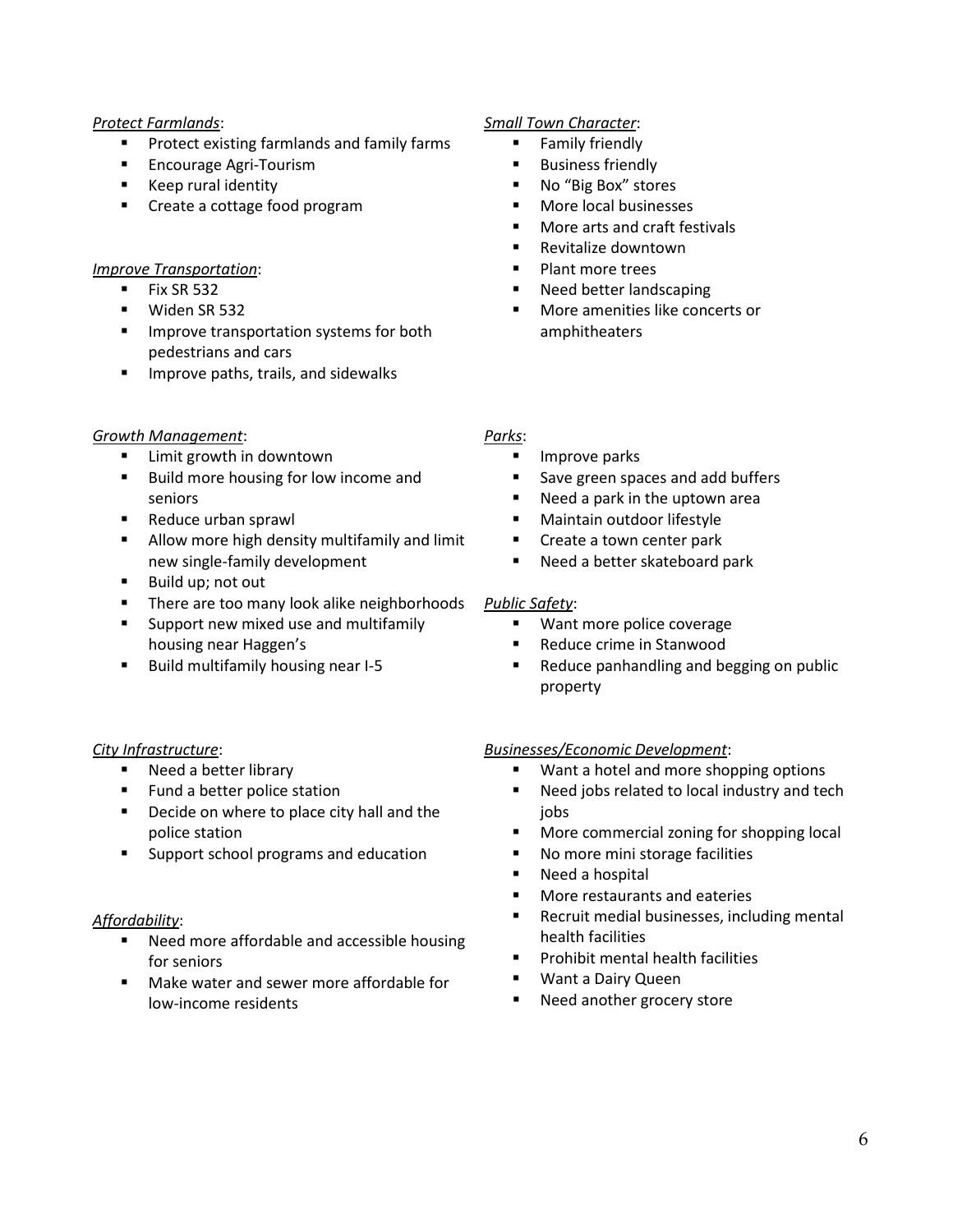#### *Quality of Life*:

- Regulate for long term uses
- **Enforce noise ordinance**
- Ban fireworks
- Ban Pit Bulls
- Reduce hours of on-street park (less than 24 hours)
- **Need better vision and leadership; don't** want to become another Lynnwood or Marysville
- **No variances**
- Reduce parking hours on  $102<sup>nd</sup>$  to 30 minutes; allow loading / unloading zones

#### *Communication*:

- **Serve community interests; not individuals**
- Seek citizen input and listen
- Seek representatives for boards and commissions from the wider community, not just within city limits
- Create community advisory committee on social issues: low-income impacts, seniors, families

#### *Comprehensive Plan Layout*

Staff is working with our Comprehensive Plan Consultant Blueline Group on the new format for the Comprehensive Plan. The plan will be laid out in landscape mode so that the maps and graphics will be easier to read. In addition, each Element – such as land use, housing, etc. – will be color coded to easy identification. A new introduction and history chapter will be added to give background information to the reader. The consultant is finishing up the conceptual page layout and staff will provide a copy to the Committee at the meeting on June 2nd.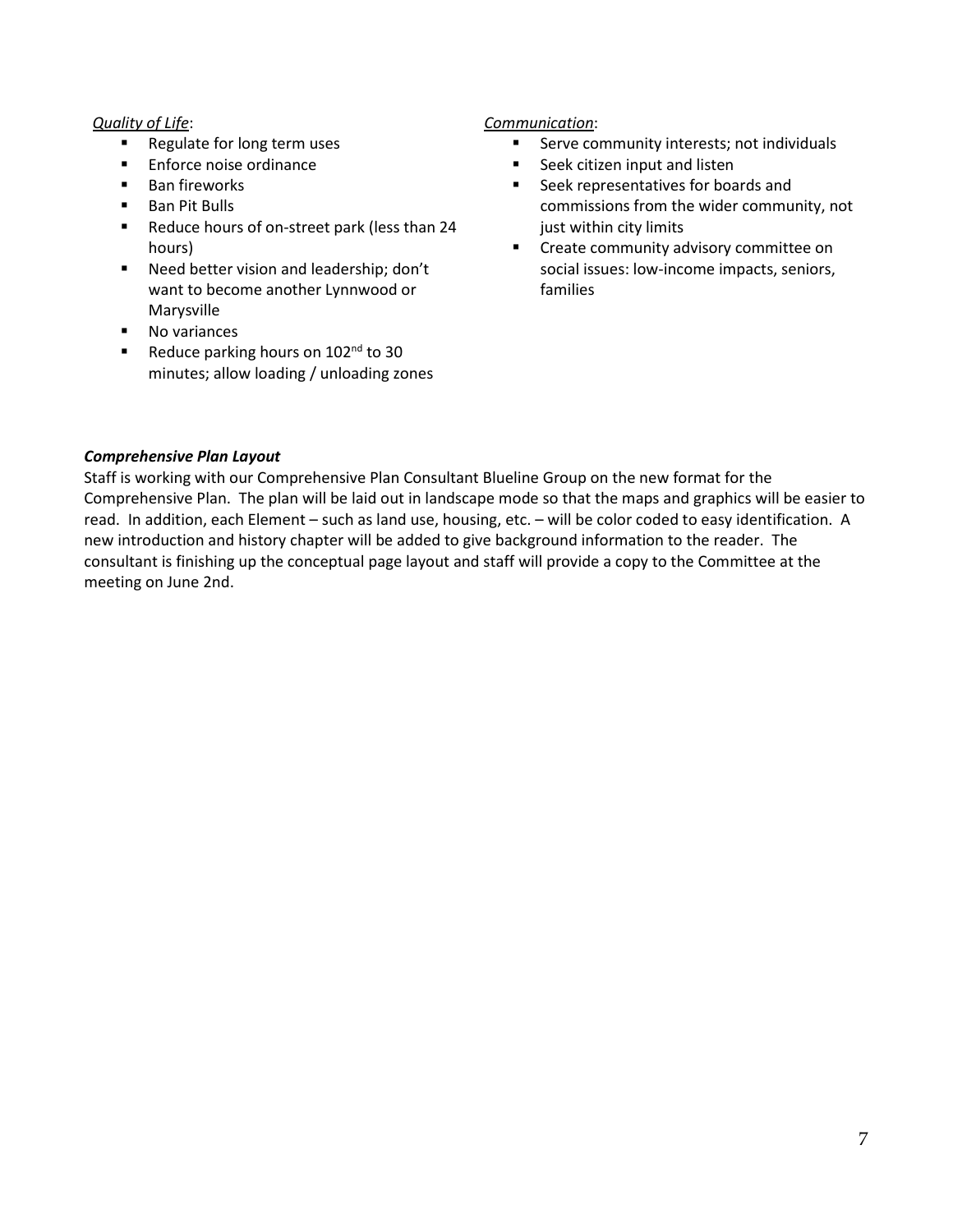

2024 COMPREHENSIVE PLAN & MUNICIPAL CODE UPDATE PROJECTS

# May 2022 Open Call for Amendments Public Comment Summary

| Date      | Commenter          | Comments                                                                                                                        |
|-----------|--------------------|---------------------------------------------------------------------------------------------------------------------------------|
| April 14, | <b>Molly Simon</b> | I would like to be added to the survey list for long term planning. I recently purchased at home at 27325 Pioneer               |
| 2022      | Stanwood,          | Highway and also own a commercial property in Warm Beach at the address below.                                                  |
|           | WA 98292-5351      | My primary concern is walkability. 80 <sup>th</sup> is in desperate need of a sidewalk as I find it a critical connector street |
|           |                    | between neighborhoods.                                                                                                          |
|           |                    | Thank you for your willingness to hear the public concerns.                                                                     |
| May 17,   | Not Available -    | Vision: A transportation hub between communities. Improved human movement: pedestrian, bikes, trains,                           |
| 2022      | Comment Form 1     | scooters, cars, and other wheeled vehicles. MORE TREES downtown. A lot more people, probably too many                           |
|           |                    | sprawling look-alike neighborhoods.                                                                                             |
|           |                    | Community Improvements: Better human-powered transportation opportunities: landscaped pathways, not just                        |
|           |                    | sidewalks.                                                                                                                      |
|           |                    | A town center, a park-like gathering space such as Terry's Corner.                                                              |
|           |                    | More jobs related to local industry / tech office space.                                                                        |
|           |                    | MORE TREES downtown.                                                                                                            |
|           |                    | Require developers to replant more landscaping than currently required to. Not just cedar aborvitae.                            |
|           |                    | More commercial zoning so that people can live and work here.                                                                   |
|           |                    | Don't let the NIMBYs keep metal health facilities away from our town. Fear doesn't win.                                         |
|           |                    | No more mini-storages in town.                                                                                                  |
|           |                    | Other Ideas: More (pretty) trees at Heritage Park.                                                                              |
| May 17,   | Not Available -    | Vision: Beautiful parks and small-town charm. No big box stores! Improved downtown.                                             |
| 2022      | Comment Form 2     | Community Improvements: Protect existing green space at all costs! You can never get it back!                                   |
| May 17,   | Not Available -    | Vision: Safe, friendly, rural community.                                                                                        |
| 2022      | Comment Form 3     | Adequate and safe transportation                                                                                                |
|           |                    | Resources and services for children, adults, and older adults                                                                   |
|           |                    | Business friendly, encouraging new businesses                                                                                   |
|           |                    | Adequate housing resources including low income and older adult                                                                 |
|           |                    | Adequate fire and police for the spread out community and population                                                            |
|           |                    | Recreation resources for all ages (older adults included)                                                                       |
|           |                    | Representation for the unincorporated areas of Stanwood on committees and city council                                          |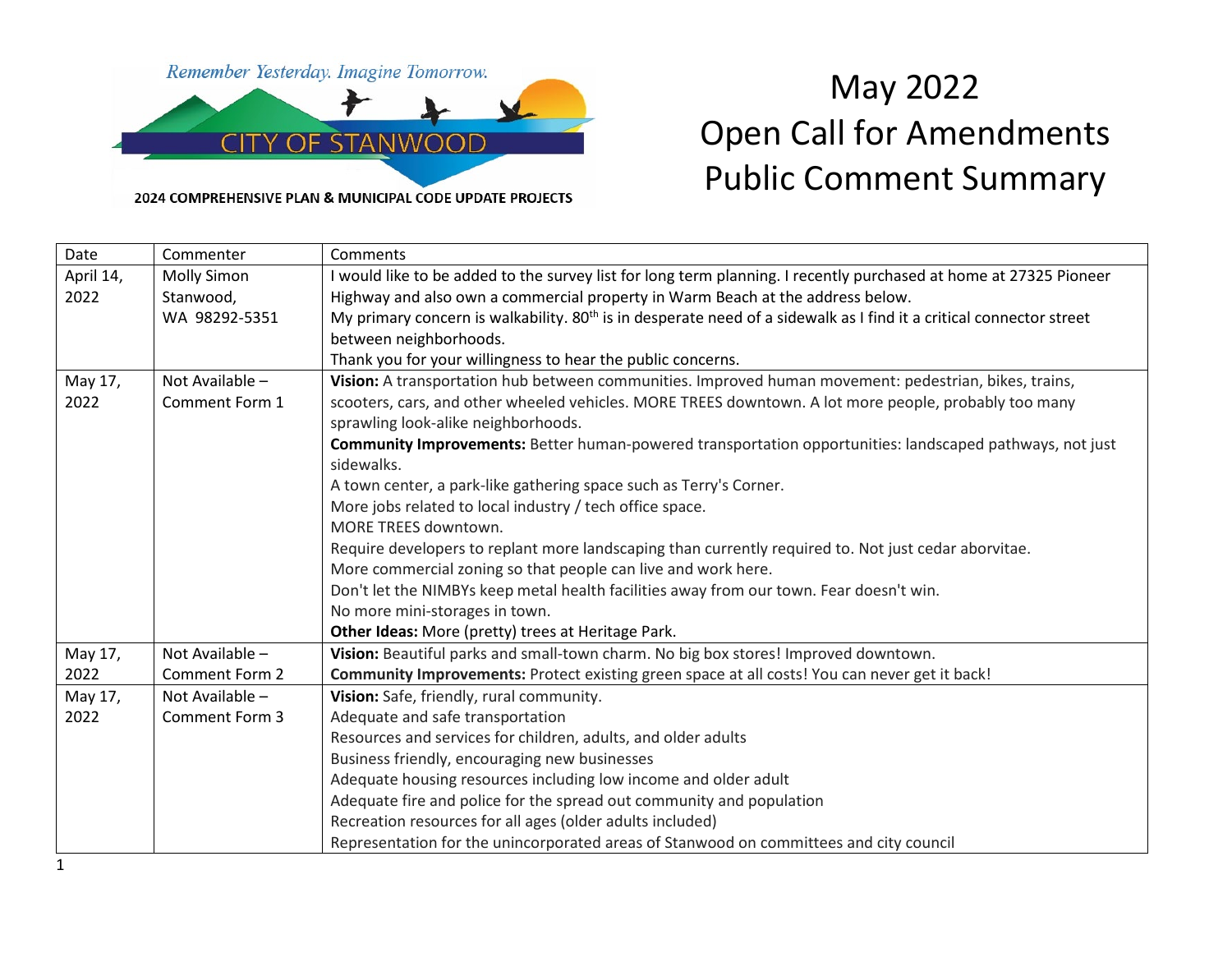| Date    | Commenter           | Comments                                                                                                            |
|---------|---------------------|---------------------------------------------------------------------------------------------------------------------|
|         |                     | Community Improvements: Transportation-expand transit services and find a way to fix traffic issues especially on   |
|         |                     | 532                                                                                                                 |
|         |                     | Hotel and shopping options so tax base stays in Stanwood                                                            |
|         |                     | Expand multi-family housing for increasing population of older adults including low income                          |
|         |                     | Fund and hire more Police to combat increasing crime issues                                                         |
|         |                     | Make water/sewer more affordable for low income families including older adults                                     |
|         |                     | Fund and decide on a place for city hall and police station                                                         |
|         |                     | Develop a parks and recreation model for the city based on low income and all inclusive                             |
|         |                     | Changes to Comp Plan: recruit businesses that would bring in medical services especially mental health              |
|         |                     | transportation-expand transit services and correct 532 traffic issues                                               |
|         |                     | City hall and police station moved and funded                                                                       |
|         |                     | adopt a parks and recreation model with the low income in mind                                                      |
|         |                     | Changes to Muni Code: make changes for representation of unincorporated areas of Stanwood on committees and         |
|         |                     | city council                                                                                                        |
|         |                     | more multi family dwellings especially for low-income families and older adults                                     |
|         |                     | bring in hotel and shopping so that Camano and Stanwood residents will shop locally leaving tax base here           |
|         |                     | Other Ideas: Adopt a committee of the nonprofits for advisory in regard to projects for low income, older adults,   |
|         |                     | families, etc. They have the pulse on the community and the needs.                                                  |
| May 17, | Not Available -     | Vision: Keep the rural farmlands untouched and limit urban growth to within city limits.                            |
| 2022    | Comment Form 4      | Community Improvements: High density affordable housing instead of single-family houses.                            |
|         |                     | Changes to Comp Plan: No more single-family housing units. None.                                                    |
| May 18, | Comment Form 5      | Vision: Good amenities while keeping a small-town feel. Allowing the small business to thrive.                      |
| 2022    | <b>Scott Catlin</b> | I have no problem driving a bit for the bigger box stores.                                                          |
|         | Stanwood, WA 98292  | Community Improvements: Possibly a small amphitheater for more music opportunities during the summer                |
|         |                     | months.                                                                                                             |
|         |                     | Having Amtrak stop in our town with a kiosk station for buying tickets.                                             |
| May 22, | Not Available -     | Vision: A country town, no bigger than it is now. We have many towns and cities surrounding Stanwood that people    |
| 2022    | Comment Form 6      | can live if they want the city lifestyle. Please keep Stanwood/Camano small-town feel and a country atmosphere.     |
|         |                     | Please slow and limit growth.                                                                                       |
|         |                     | Community Improvements: Maintain and improve crime prevention. Do not allow squatters to take over our              |
|         |                     | community. This is a family community and we long to keep it safe.                                                  |
|         |                     | Changes to Comp Plan: Limit growth. Improve the safety of Highway 532 with either dividers, round-a-abouts, or      |
|         |                     | lights.                                                                                                             |
| May 22, | Not Available -     | Vision: We love the area of Stanwood over by Haggen and the movie theater. It has a great vibe, and if you lived in |
| 2022    | Comment Form 7      | the condos there you could walk to everything you need.                                                             |
|         |                     | We also love the historic downtown street- and think focus should be made to revitalize that historic piece of      |
|         |                     | Stanwood. Much like Arlington has done with Olympic Ave. It creates a welcoming destination point.                  |
| 2       |                     |                                                                                                                     |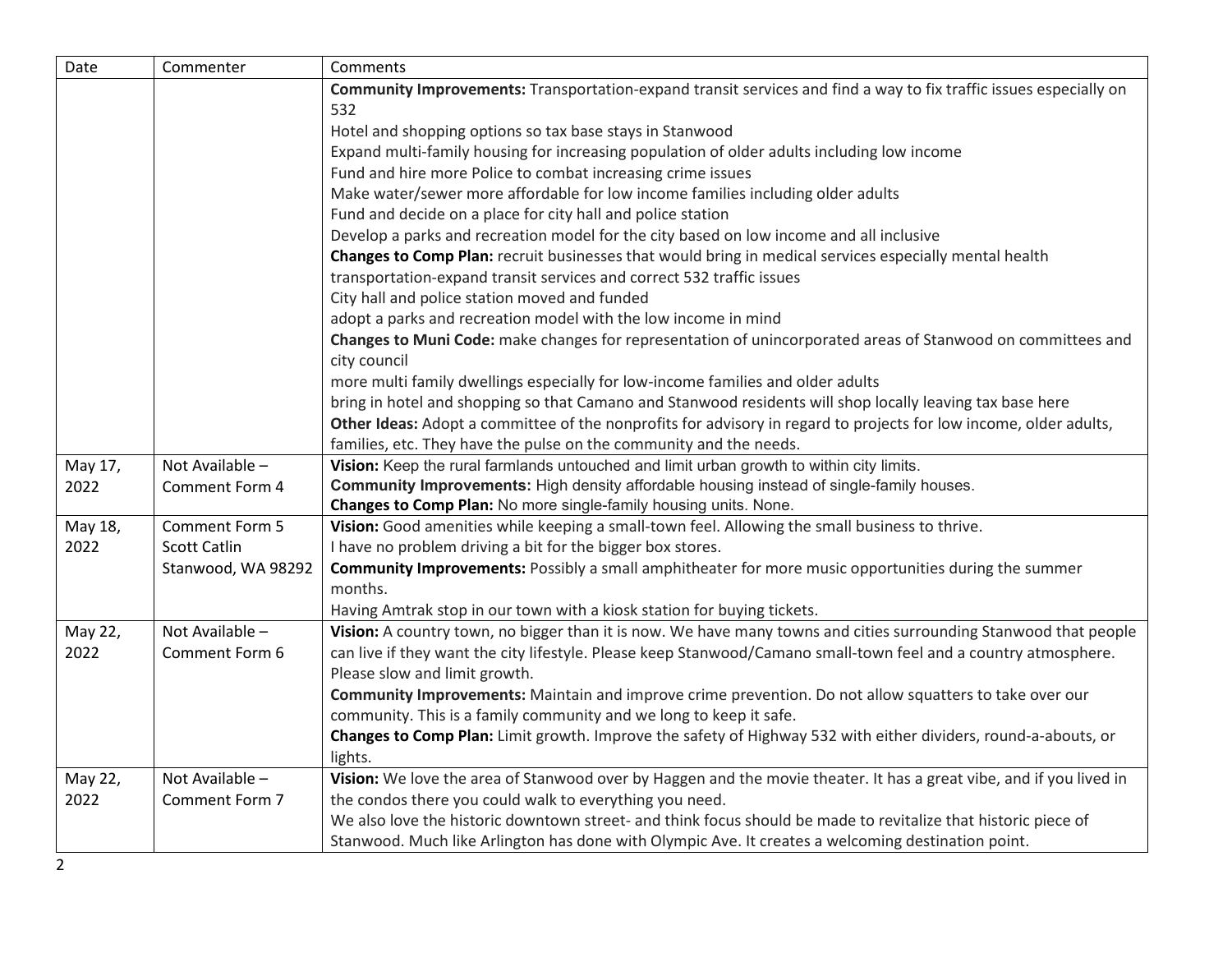| Date    | Commenter            | Comments                                                                                                                 |
|---------|----------------------|--------------------------------------------------------------------------------------------------------------------------|
|         |                      | Community Improvements: More restaurants and eateries would be ideal. Focus on preserving the artisan style              |
|         |                      | instead of "box stores".                                                                                                 |
| May 20, | LindaR               | Other Ideas: Why didn't you ask this of us 20 years ago? We would of told you to keep growth low and save the            |
| 2022    | Comment Form 8       | farmlands and the rural environments. So many of us who've lived here for 30-40 years will be gone in 20 years.          |
|         |                      | Timing is everything!                                                                                                    |
| May 20, | Comment Form 9       | Vision: Rural, small-town feel. That is what drew most people here. Not becoming another Kent, WA                        |
| 2022    | Paula M. Segale      | Community Improvements: Build up not out. Develop in the already developed areas utilizing vertical space for            |
|         | Stanwood, WA 98292   | apartments and condos if you HAVE to add homes.                                                                          |
|         |                      | Let Camano grow commercially. Those residents are the ones wanting all the commercial growth in Stanwood, so             |
|         |                      | they don't have to drive so far for amenities. Build there. Don't ruin Stanwood for those who move here to live in a     |
|         |                      | remote area and gladly drive to Smokey point and Mt Vernon in order to keep a small-town feel.                           |
|         |                      | Changes to Comp Plan: Actually commit to "reducing urban sprawl" That isn't happening currently. City limits keep        |
|         |                      | expanding and sprawling into rural farmland                                                                              |
|         |                      | Other Ideas: KEEP STANWOOD DEVELOPMENT IN THE EXISTING CITY LIMITS. QUIT OVERTAKING OUR FARMLAND!                        |
|         |                      | Stanwood, is destined to become the next Kent or Federal Way, bedroom communities with no jobs. Those cities             |
|         |                      | are crime laden, undesirable, and overdeveloped. I have poured all that I have into my home of almost 30 years,          |
|         |                      | only to expect I will not want to be here anymore the way things are going.                                              |
| May 20, | Comment Form 10      | Vision: Thanks for the opportunity to contribute thoughts.                                                               |
| 2022    | Patricia A. Benedict | It would be a town offering "home" to the 100s of families who have bought into the suburbia of Cedarhome, that          |
|         | Stanwood, WA 98292   | they could get out of their huge square houses to pleasant surroundings of well managed and directed town                |
|         |                      | components.<br>Just read the urbanization article about converting the streets from "stroad" to ones which are inviting, |
|         |                      | unthreatening, offering respite from the mess all to the south of us.                                                    |
|         |                      | If one looks at the satellite photos of the area from downtown to the east, it is truly shocking: there is nothing but   |
|         |                      | houses and mouse maze roads for miles and miles. The area could do with a great big tree-ed park at the top of the       |
|         |                      | hill! Get Schonberg, Robinett, Hines (and me) to get involved with the land conversion/conservation from pasture         |
|         |                      | and woods into a park area that will be valid for eons in usefulness. So many organizations are saving the land          |
|         |                      | AROUND Stanwood; it is time for the City government to get on the bandwagon too.                                         |
|         |                      | Many towns are taking control of urban sprawlStanwood looks worse that Lynnwood and needs to get some                    |
|         |                      | control of its own.                                                                                                      |
|         |                      | <b>Community Improvements:</b> See above                                                                                 |
|         |                      | Changes to Comp Plan: See above                                                                                          |
|         |                      | Changes to Muni Code: Regulate for the Long Term instead of allowing just anything through                               |
|         |                      | <b>Other Ideas: See above</b>                                                                                            |
| May 20, | Not Available -      | Vision: A better system of paths, trails, parks, and sidewalks for everyone who lives within the city limits area.       |
| 2022    | Comment Form 11      | Proper parking for Camano/rural Stanwood folks to come and use the trails. A reputation for "growth" that holds          |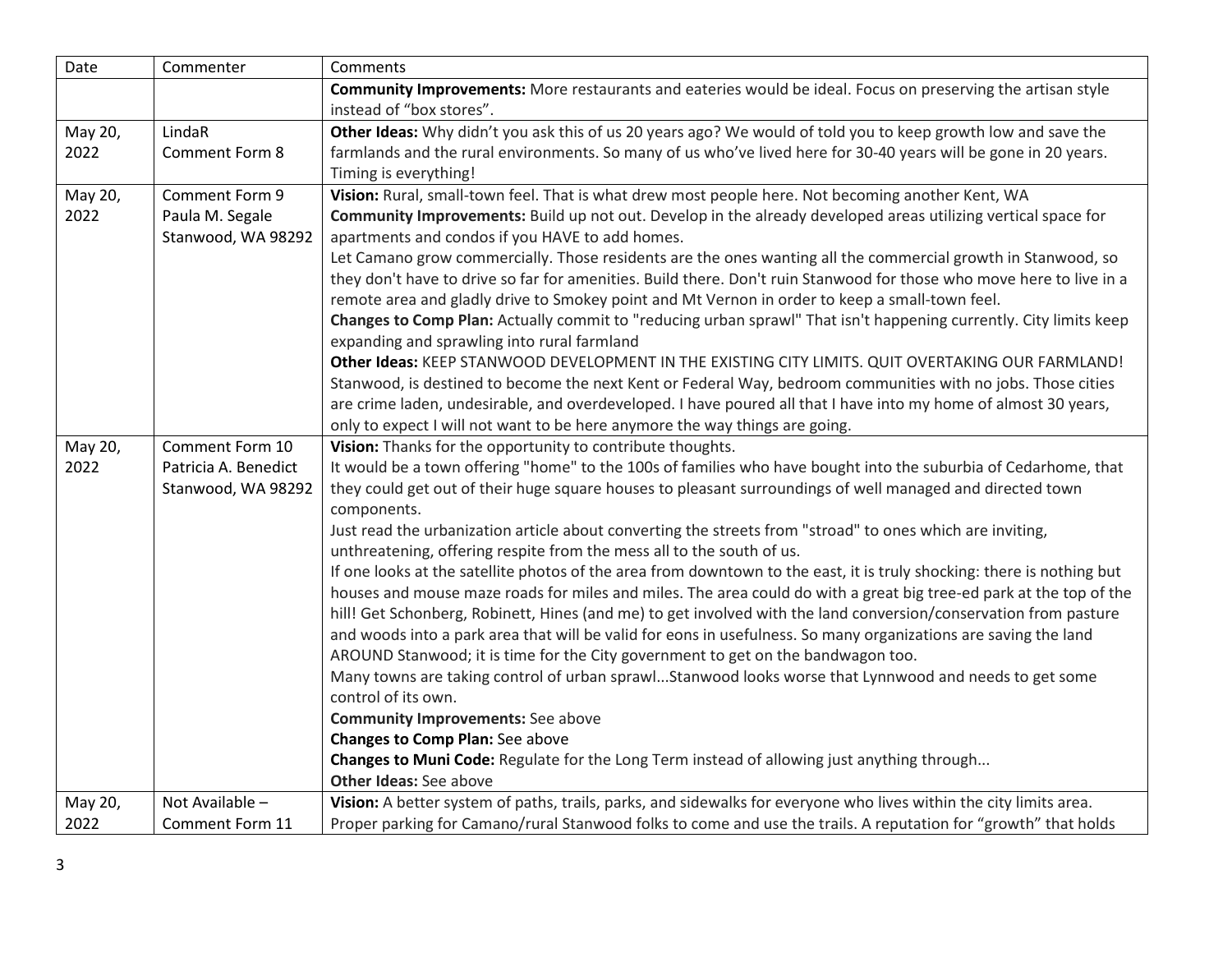| Date    | Commenter          | Comments                                                                                                             |
|---------|--------------------|----------------------------------------------------------------------------------------------------------------------|
|         |                    | health and an outdoor lifestyle as a community value.                                                                |
|         |                    | We used to have a Christianson's shop, Schuh Farms, a wonderful bookstore, and a Scandinavian Bakery. We trade       |
|         |                    | these things for used car lots. Why? Let's value our community identity!                                             |
|         |                    | Community Improvements: A better library. A better system of paths, trails, parks, and sidewalks for everyone who    |
|         |                    | lives within the city limits area. Proper parking for Camano/rural Stanwood folks to come and use the trails. A      |
|         |                    | reputation for "growth" that holds health and an outdoor lifestyle as a community value.                             |
|         |                    | Let's utilize the coastal access we have and create a place where people want to get out of their cars and walk      |
|         |                    | around and shop.                                                                                                     |
|         |                    | Young families will be filling up Stanwood with the houses being built. Let's support the schools in every way we    |
|         |                    | can. Why are you allowing rehab facilities to be set up within walking distance?                                     |
|         |                    | Changes to Comp Plan: It will take more vision and leadership to not become the next Marysville. Growth is           |
|         |                    | inevitable but without leadership we will lose our identity. Learn how to say no and how to cast a vision that is    |
|         |                    | positive about the kind of growth we will allow.                                                                     |
| May 20, | Comment Form 12    | Vision: In my vision, Stanwood takes a page from Skagit and maintains and celebrates its rural look, feeling and     |
| 2022    | Christina N.       | history.                                                                                                             |
|         | Robertson          | - Growth is limited (very, very LIMITED!) to the downtown core.                                                      |
|         | Stanwood, WA 98292 | - Residential development is prevented from encroaching into the agricultural/rural areas.                           |
|         |                    | - No 'big box' stores are allowed, but independently owned businesses are promoted, and incentives are provided to   |
|         |                    | building owners so that the small businesses just getting started are given every opportunity to succeed.            |
|         |                    | - Citizen input is sought, and their recommendations are not ignored.                                                |
|         |                    | - Stanwood becomes an agri-tourism destination, with family farms being protected and celebrated.                    |
|         |                    | <b>Community Improvements:</b>                                                                                       |
|         |                    | - More outdoor art, craft, and music festivals.                                                                      |
|         |                    | - Create a Cottage Food Program for home cooks that makes sense and actually promotes community food security        |
|         |                    | by making healthy and delicious home-crafted products more readily available                                         |
|         |                    | Changes to Comp Plan: Comprehensive plan is good, now just adhere to it and do not allow developers to obtain        |
|         |                    | variances.                                                                                                           |
|         |                    | <b>Changes to Muni Code:</b>                                                                                         |
|         |                    | BAN FIREWORKS and impose an enormous fine for violators. In an area with so many horses and other animals, it's      |
|         |                    | unforgiveable that fireworks(and firearms) are allowed to be discharged.                                             |
|         |                    | 2. ENFORCE THE NOISE ORDINANCE, as it pertains to vehicles, as follows: "(3) The creation of frequent, repetitive or |
|         |                    | continuous noise in connection with the starting, operation, repair, rebuilding, or testing of any motor vehicle,    |
|         |                    | motorcycle, off-highway vehicle, or internal combustion engine within Class A EDNA, so as to unreasonably disturb    |
|         |                    | or interfere with the peace, comfort and repose of owners or possessors of real property;                            |
|         |                    | Deafening, unmuffled /altered vehicles are becoming a constant disturbance on my street (76th Ave NW) and            |
|         |                    | speeding is becoming commonplace. It's easy to ticket the offenders, as they can be heard coming from 1/2 mile       |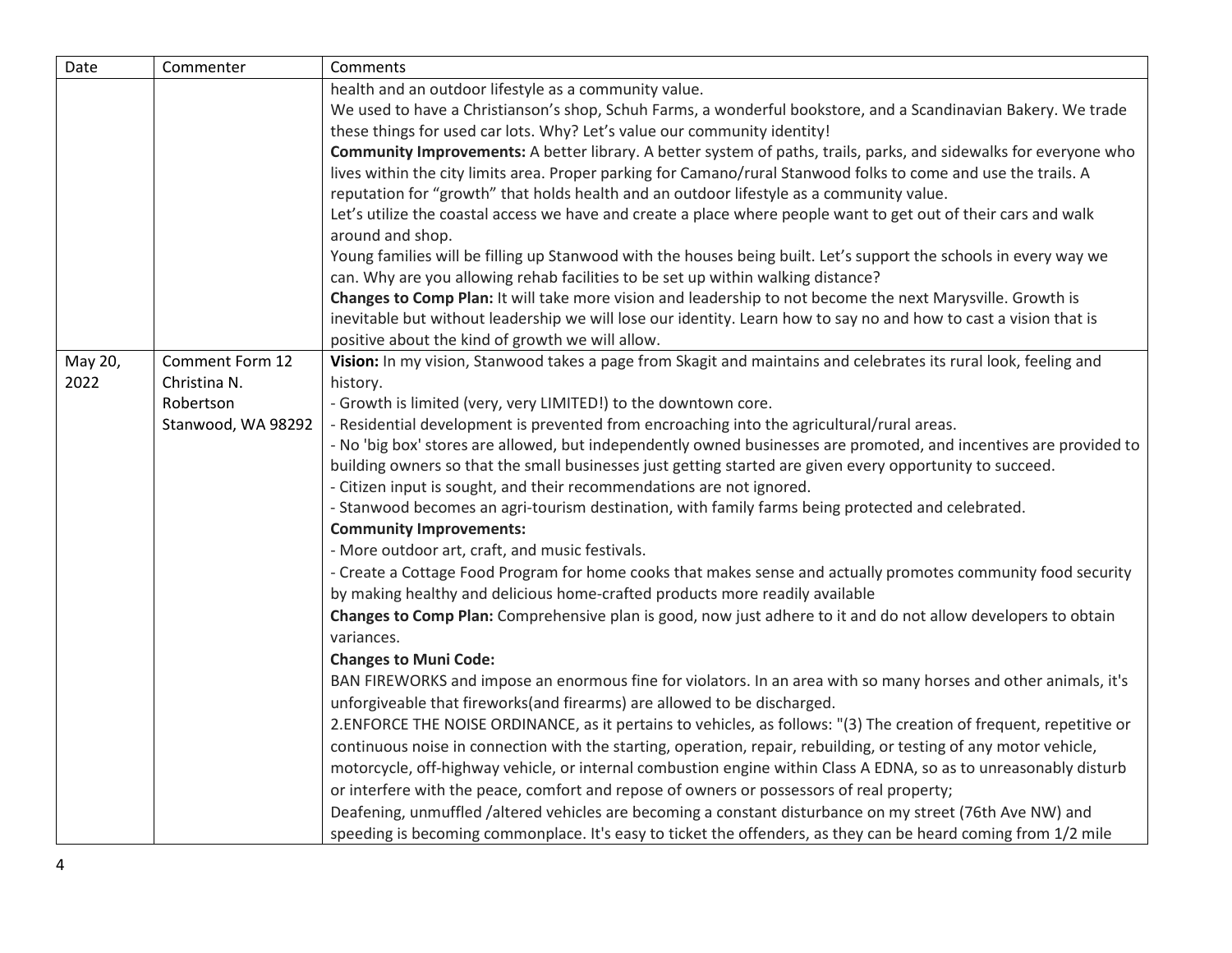| Date            | Commenter                                                 | Comments                                                                                                                                                                                                                                                                                                                                                                                                                                                                                                                                                                                  |
|-----------------|-----------------------------------------------------------|-------------------------------------------------------------------------------------------------------------------------------------------------------------------------------------------------------------------------------------------------------------------------------------------------------------------------------------------------------------------------------------------------------------------------------------------------------------------------------------------------------------------------------------------------------------------------------------------|
|                 |                                                           | away. PLEASE enforce the law!!! Let Stanwood become known for being one of the quietest, most peaceful                                                                                                                                                                                                                                                                                                                                                                                                                                                                                    |
|                 |                                                           | communities in Snohomish County.                                                                                                                                                                                                                                                                                                                                                                                                                                                                                                                                                          |
|                 |                                                           | Other Ideas: I read a lot of good things in the Comprehensive Plan - now please stick to the plan                                                                                                                                                                                                                                                                                                                                                                                                                                                                                         |
| May 20,<br>2022 | Comment Form 13<br>Fred Poyner IV<br>Stanwood, WA 98292   | Vision: My vision of Stanwood would be a community that continues to be one that welcomes people here,<br>whether they are visitors or looking to establish themselves. As a community, we need to balance values that serve<br>the common interest, and not just lone individuals or groups; have policies in place that moderate new<br>development with our rural landscape and desire to retain greenspaces and pedestrian-friendly environments; and<br>protect our youth while providing them with the resources they need to become educated and contributors to the<br>community. |
|                 |                                                           | Community Improvements: There are several areas where Stanwood may find improvements over the next two<br>decades:                                                                                                                                                                                                                                                                                                                                                                                                                                                                        |
|                 |                                                           | 1. The flow of traffic through town, both along major routes and side streets, needs to be given major consideration<br>in any new development of Stanwood and areas leading into and out of the city;                                                                                                                                                                                                                                                                                                                                                                                    |
|                 |                                                           | 2. Small businesses need to be given a voice, in decisions that impact their locations and ability to service their<br>customers and audiences (this includes the non-profit entities within city boundaries, like SAHS and SCAAC). This is<br>especially a concern, where financial planning and expenditures are impactful on public infrastructure, like roads<br>and utilities;                                                                                                                                                                                                       |
|                 |                                                           | 3. What is the plan for new residential growth within city boundaries? Is there coordination of this planning with<br>areas adjacent to, but outside the city of Stanwood? Notably, Camano Island must be included as part of this<br>process, and by extension, Island County;                                                                                                                                                                                                                                                                                                           |
|                 |                                                           | 4. Critical city services, such as the Stanwood Police Department, should be offered support as part of the city's<br>plans to modernize and provide resources for these personnel to do their jobs. A recent item that came to my<br>attention, was the old age of the current Stanwood PD office (no heat in the winter); facility support should be a<br>recognized need for the city and its efforts going forward.                                                                                                                                                                   |
|                 |                                                           | Changes to Comp Plan: The brick street on the West side of Stanwood should be made a no automobile road, and<br>for pedestrian-use only. This would encourage public market concepts to be an offered activity for residents and<br>visitors alike.                                                                                                                                                                                                                                                                                                                                       |
|                 |                                                           | Changes to Muni Code: I would like to see specific adjustments made to the city street parking along 102nd Ave<br>NW, to change this from its current 24-hour unrestricted parking to new zoned parking in front of Floyd Hall (27130<br>102nd Ave NW) that are either "loading/unloading only" or "30 minute" parking only, with a handicapped parking<br>space added here as well.                                                                                                                                                                                                      |
| May 20,<br>2022 | Comment Form 14<br>Patricia Lindsay<br>Stanwood, WA 98292 | Vision: I've lived south of Stanwood for 22 years. I love the area and quaintness of the town. Keep Stanwood as a<br>small town where people know each other. Save our farmland. Once it is gone, it is gone forever.<br><b>Community Improvements:</b> More access for bike and walking paths                                                                                                                                                                                                                                                                                            |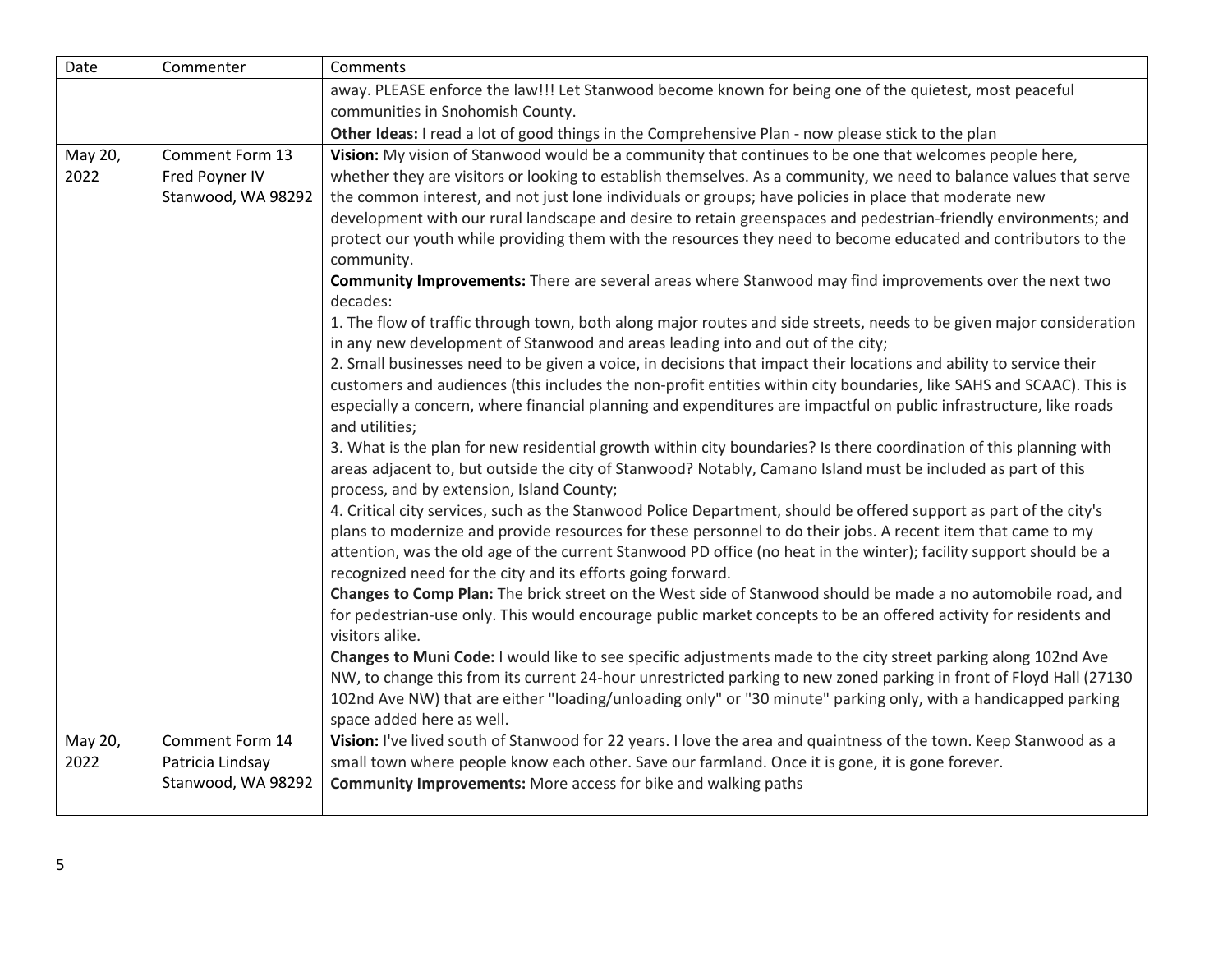| Date    | Commenter         | Comments                                                                                                               |
|---------|-------------------|------------------------------------------------------------------------------------------------------------------------|
| May 20, | Comment Form 15   | Vision:                                                                                                                |
| 2022    | Heide L. Ulbricht | No more people without proper services--a hospital, another grocery store, AND each time more houses are built         |
|         | Stanwood, WA      | the roads MUST be widened to four lanes especially 532 from I-5 to Camano Island. It is a disgrace to have so much     |
|         | 98292-8401        | traffic in a town that was not built to handle modern day traffic.                                                     |
|         |                   | We also need more lights: one in front of Orchards Nursery so folks can get in and out b/c the traffic to and from     |
|         |                   | Camano Island is just too much to get out safely.                                                                      |
|         |                   | More cops so we don't have druggies and homeless folks ruining our town like Smokey Point and Marysville and           |
|         |                   | Everett which people are fleeing.                                                                                      |
|         |                   | Actively patrol for fireworks that are going off and should not. Ban them even on the fourth of July. I am tired of    |
|         |                   | finding them on my roof.                                                                                               |
|         |                   | A ban on PIT BULLS as more and more attacks every day are on MSN; Yahoo; News.                                         |
|         |                   | I think kids need a good skateboard park they can access easily. Perhaps the Y? I don't think the one downtown gets    |
|         |                   | used.                                                                                                                  |
|         |                   | Less grass for lawns. Grass uses a lot of water. Use native plants that bear fruit to offset food shortages. For       |
|         |                   | example, instead of planting ugly cheap trees along sidewalks; you could use apple trees (columnar ones that grow      |
|         |                   | straight or reachables that are short) that are pretty when they bloom and people could harvest. Other ground          |
|         |                   | cover like Stevens Cranberry or natural dividers like tea trees or blueberry bushes; Nanking Cherry trees; you get the |
|         |                   | point.                                                                                                                 |
|         |                   | <b>Community Improvements:</b>                                                                                         |
|         |                   | Pave the brick road leading down from the hill to the viaduct. It's horrible.                                          |
|         |                   | A hospital. You have an aging demographic that is finding it hard to commute for several reasons: traffic; the out-of- |
|         |                   | control speeding and road rage; crime. It's just too hard to get to Everett and once you do there are druggies         |
|         |                   | everywhere now.                                                                                                        |
|         |                   | Gate communities to help protect people and vehicles from crime.                                                       |
|         |                   | Nicer appearance downtown. For example, between the Petco and the old Ace hardware there is a really appealing         |
|         |                   | road with nice metal lamp posts. I would like to see more of that as a vision for downtown.                            |
|         |                   | Changes to Comp Plan: I don't know what this is so here is what I put above (see above).                               |
|         |                   | <b>Changes to Muni Code:</b>                                                                                           |
|         |                   | Ban on Pitbull's period. Or make proof of million-dollar liability insurance for each dog. There are too many attacks  |
|         |                   | with the attacks not always fatal but leaving people without scalps; noses; ears; arms and faces. These dogs are       |
|         |                   | dangerous. There may be more bites from goldens or chi's but they don't leave people without their faces or arms       |
|         |                   | like a Pit Bull attack does.                                                                                           |
|         |                   | No smoking on ANY city residential property. It blows over to your neighbor and causes problems for folks that are     |
|         |                   | allergic to it.                                                                                                        |
|         |                   | The houses are getting TOO close together. People NEED space. They NEED a yard for children to play in. Having a       |